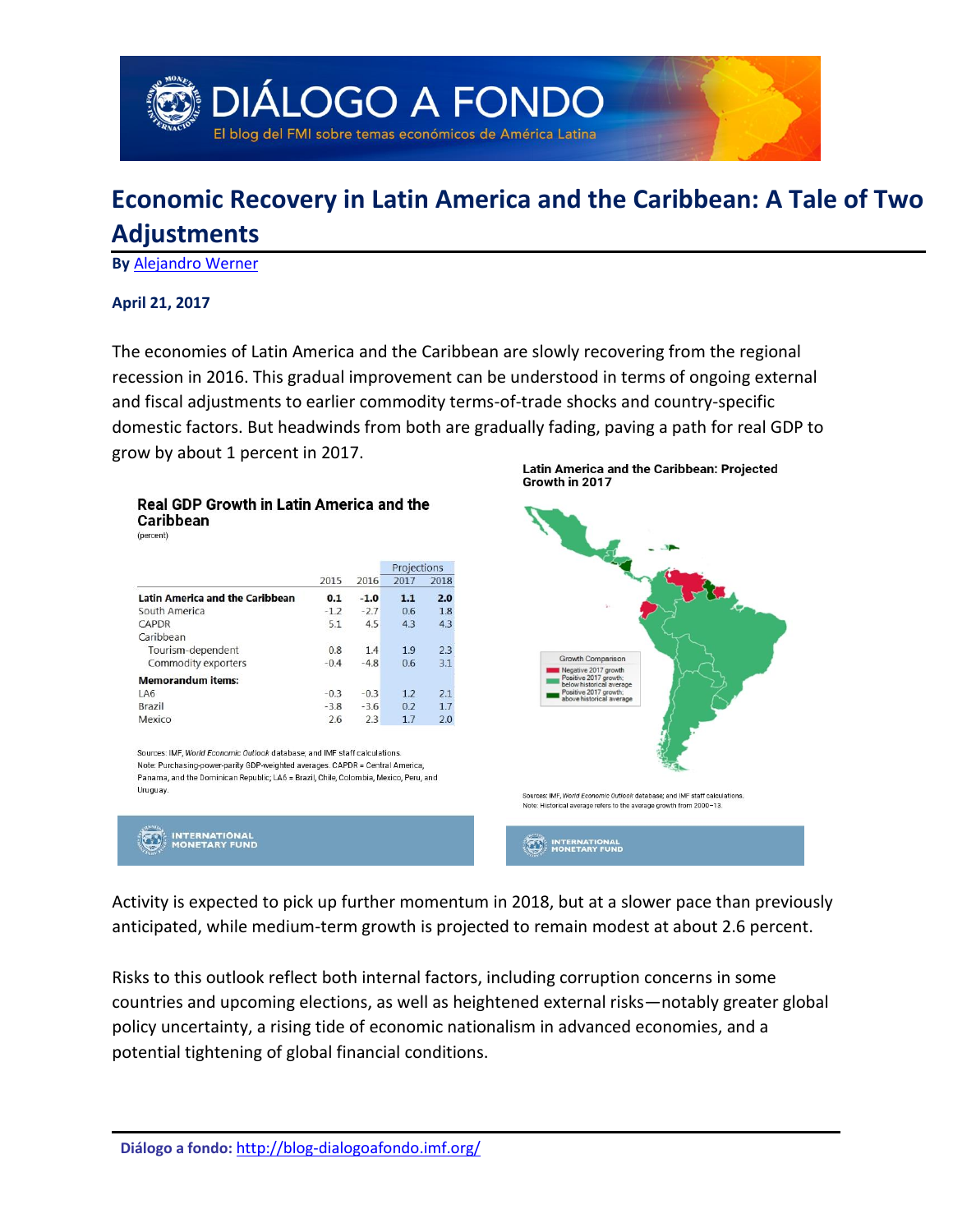Individual country prospects will be shaped by the interplay of these external and domestic forces:

- External conditions are improving with a modest uptick in demand from key partner countries and some recovery in commodity prices, and relatively easy financial conditions. Following the U.S. elections, prospects of a stronger economy and likely fiscal stimulus in the United States should benefit its trading partners. But expected changes in the U.S. policy mix (including a faster pace of monetary policy normalization) and uncertainty about the nature and extent of other changes in U.S. policies can affect investment and consumption.
- On the flip side, the recovery in domestic demand has broadly been weaker than expected, as consumer and business confidence remain subdued, reflecting both uncertainty about future trade relations with the United States in Mexico and continuing corruption scandals in others. At the same time, domestic inflation pressures are receding in several countries, as the pass-through from past depreciations is fading, creating space for a cut in interest rates.

#### **Tale of two adjustments**

For many countries in the region, the outlook is being determined by the ongoing adjustment in the external and fiscal balances in response to a severe commodity price shock. In particular:

- The region's current account deficit corrected in 2016 after reaching a peak in 2015. Focusing on commodity exporters, while metal-exporting countries (such as Chile and Peru) appear to have already adjusted to the negative terms-of-trade shock, the adjustment in oil-exporting countries is still ongoing.
- The primary fiscal deficit in the region increased from 0.2 percent in 2013 to 2.6 percent in 2016. Several countries have embarked on fiscal consolidation, but adjustment in many is significantly backloaded.

**Latin America and the Caribbean: External** and Fiscal Adjustment (percent of GDP)



Sources: IMF, World Economic Outlook database; and IMF staff calculations. Note: Dashed lines refer to projections. Regional aggregates are purchasing-power-parity GDP-weighted averages.

#### **INTERNATIONAL**<br>MONETARY FUND  $(42)$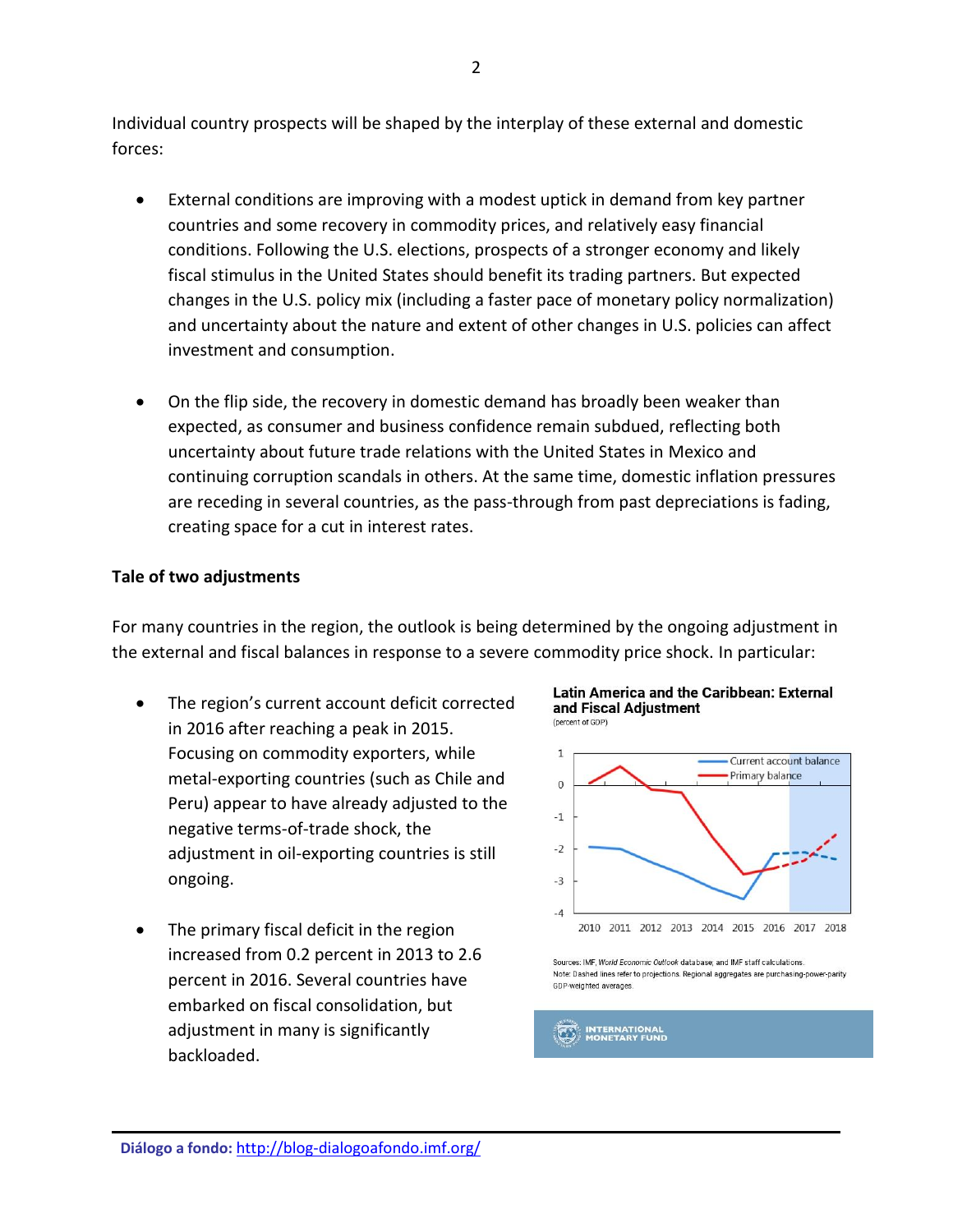The divergence in growth outcomes is declining, as deep contractions in some of the largest economies are nearing their end, but there is still significant differentiation in growth rates.

In *South America*, growth bottomed out in 2016. Domestic factors compounded by a large terms-of-trade shock took a toll on the region's economic performance and led to sharp recessions in some major economies.

In *Argentina*, the economic recovery is expected to continue in 2017, driven by a rebound of private consumption (as the central bank's resolute commitment to lower inflation towards its end-of-year target will re-establish positive real wage growth), stronger public capital spending, and a pickup of exports. Growth is projected to remain at about 2½ in 2018 and 2019. The gradual reversal of macroeconomic imbalances inherited from the past administration is expected to lay the foundation for stronger and durable growth in the medium term.

In *Brazil*, following a cumulative decline in output of about 8 percent over the past three years, growth is expected to return to positive territory in 2017, supported by, among other things, a bumper crop, a one-time boost to consumption from the release of inactive severance accounts, higher iron ore prices, and a faster-than-expected decline in inflation. While the constitutional amendment mandating a constant real level of federal noninterest spending is welcome, the pursuit of an ambitious social security reform is imperative both to restore fiscal sustainability and to ensure that the pension system is capable of supporting future generations of Brazilians.

In *Venezuela*, the economy is expected to remain in a deep recession and on a path to hyperinflation, driven by the monetization of wide fiscal imbalances, combined with extensive distortions and a severe restriction in the availability of intermediate goods imports. A serious humanitarian crisis is unfolding with worsening poverty, collapsing of the health system, rising security concerns, and an increasing outflow of people to neighboring countries.

Despite some improvement in external conditions, the outlook for *Chile* remains subdued, reflecting lingering domestic weaknesses, and growth in 2017 is expected to remain at 1.7 percent, only slightly up from 1.6 percent in 2016.

In *Colombia*, guided by timely policy tightening, the orderly economic slowdown continued last year as domestic demand has been adjusting to a permanent shock to national income. At the same time, a nation-wide strike and other one-off factors led to weaker-than-anticipated growth, but a mild rebound is expected for 2017.

*Peru*'s economy grew at a rapid pace in 2016, supported by expanding copper production and robust private consumption. Domestic headwinds arising from a bribery investigation in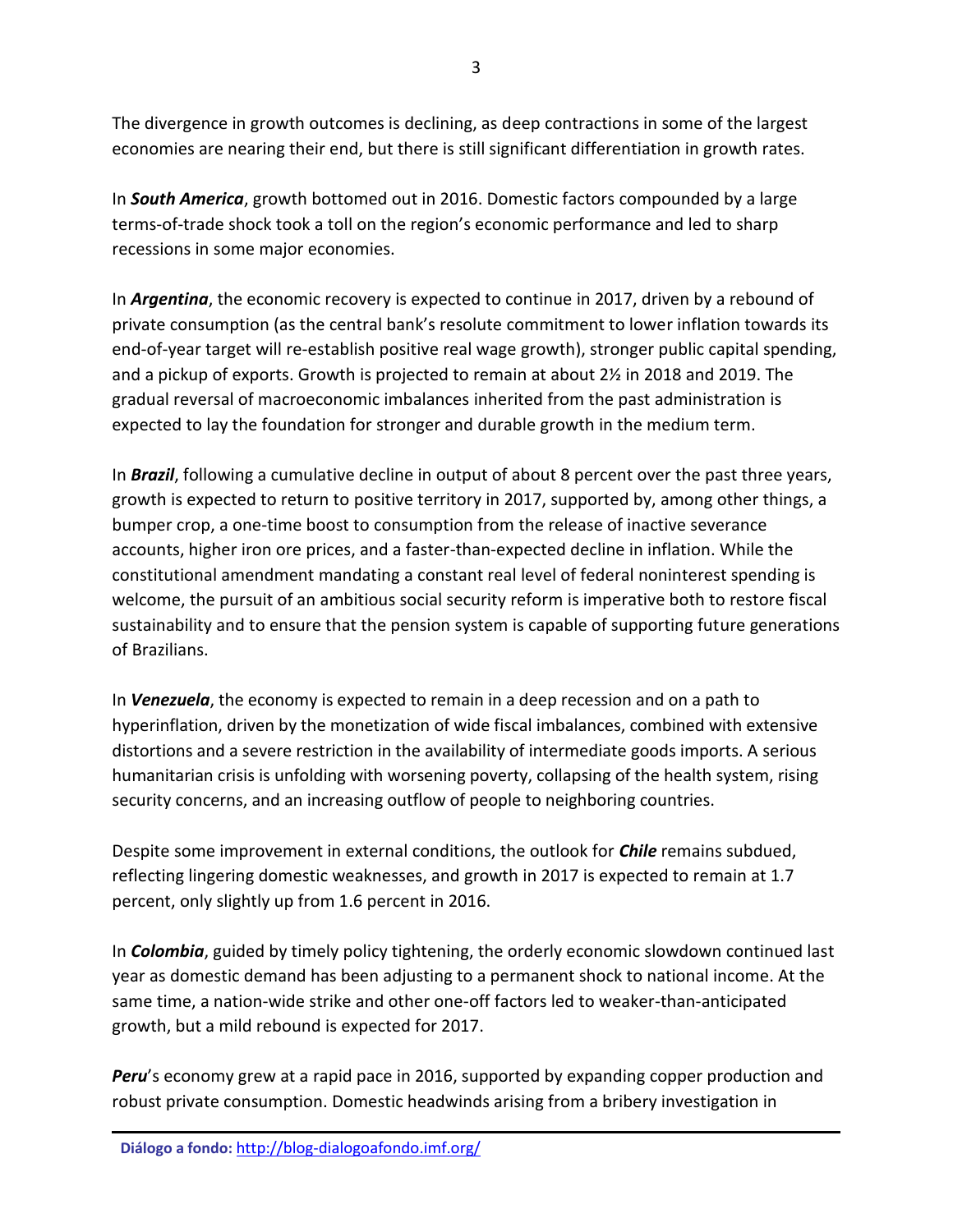connection with the Brazilian company Odebrecht, along with the worst flooding and landslides in decades, is expected to be a drag on investment and growth in 2017.

## **Shifting external landscape**

For *Central America* and *Mexico*, the outlook and risks are being influenced by their exposure to the United States through trade, migration, and foreign direct investment linkages in a context of changes in the U.S. economy and its policies.

*Mexico*'s real GDP growth is expected to decelerate to 1.7 percent in 2017 (down from 2.3 percent in 2016), before recovering somewhat to 2 percent in 2018. Uncertainty about future trade relations with the United States and higher borrowing costs are expected to weigh particularly on investment but also on consumption, more than offsetting the positive impulse stemming from stronger U.S. growth and the sharp depreciation of the peso in real effective terms. Inflation is running above target, owing mainly to the liberalization of domestic fuel prices in January 2017, compounded by the pass-through of the depreciation of the peso to domestic prices. Mexico's policy priorities should be to maintain macroeconomic stability and market confidence in an environment of heightened uncertainty, and to strengthen the fiscal framework to bolster the credibility of fiscal policy.

Growth in *Central America, Panama, and the Dominican Republic* has remained broadly stable and robust, supported by a recovery in the United States and low oil prices. Countries in the region would benefit from institutionalizing fiscal discipline and strengthening fiscal policy frameworks.

Prospects for the *Caribbean* region are improving, reflecting the recovery of commodity exporters from the recession in 2016 and increasing growth of tourism dependent economies supported by higher growth in the United States. Public sector debt, however, remains a major vulnerability for the region.

### **Setting the course for higher growth**

Exchange rate flexibility has been a key mechanism for absorbing global and domestic shocks for many countries in the region, and maintaining this flexibility is critical given heightened global uncertainty. Recent declines in inflation, reflecting limited pass-through of sizable depreciations, have attenuated trade-offs for monetary policy and created space for interest rate cuts.

Given structurally low commodity prices and subdued potential output, countries should persevere with fiscal adjustment. Some countries have implemented plans, but more needs to